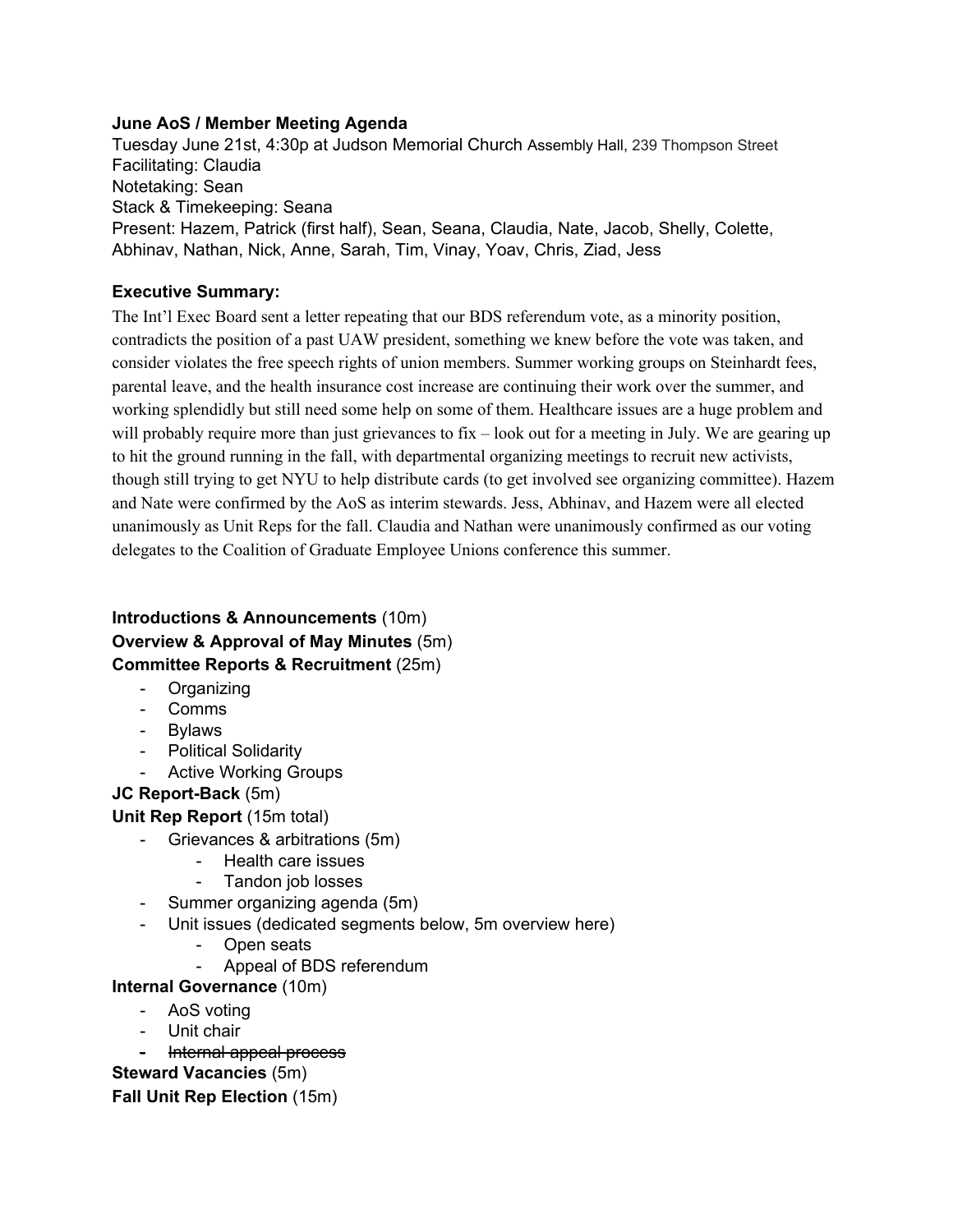**CGEU Delegate Election** (10m) **Resolutions**(10m) **Committee & Working Group Checkins** (10m) **Happy Hour** (6:30p onward!)

### **Minutes**:

Intros/Announcements:

- Upcoming steward training, date TBD
- Orientation on healthcare at general meeting next month
- GSOC social event: viewing party for the Copa America finals on Sunday, see Ben's facebook event

Committee reports:

Comms report: Email Tiffany Yee (?) with issues

- Chris: it appears some names have been deleted from our longstanding list, and our lists are in a bit of a mess, but as of right now we don't have a functioning list to reach the membership. Hopefully it will be operational in the next week or so.
- PoliSoli: we did Verizon picketing, they won. Proposal to have official GSOC participation in the Pride at Work contingent at NYC Pride on 6/26. **Passes unanimously**.
- Bylaws: Chris: need new recruits for upcoming bylaws overview/revision process, one thing bylaws will be discussing an appeal process at the unit level. Also need better language on the Unit Chair position to be activated.
- Summer working groups: 3 of 4 working groups have met (not the Tax issues one yet, need someone to bottom-line that).
	- Fee issue has largely been a Steinhardt effort, will have a July meeting on next steps, possible fee strike within the school.
	- Parental leave: we are devising a working doc to help students navigate the bureaucracy, and also doing research on possible alternatives to propose in an upcoming public campaign
	- Health insurance: the health insurance cost increase went through, tragically. We are still waiting on some information requested by Patrick, though Gail said she did not receive it and asked for an extension (she is probably lying). We are still in an information gathering phase, but hopefully will be in a position to soon move toward actions.
	- The working groups are doing great, strongly endorse this form of organizing for the future.

 JC reportback: Claudia: At April JC meeting, the Maida proposed to nullify the results of our elections, forced through a set of suggestions on the revision of the GSOC bylaws, and affirm their acclaimed stewards. Claudia presented an alternative proposal for compromise while we worked out the discrepancies, but this was rejected. Claudia: there was not an opportunity to present evidence, so due process was violated according to LMRDA

Jacob: I would object to the characterization that due process was violated.

Patrick: representing the Executive Board, we perceived the meeting as being conducted entirely in accordance with the constitution. Also I object to Claudia's characterizations that the JC "forced through a set of suggestions on the revision of the GSOC bylaws",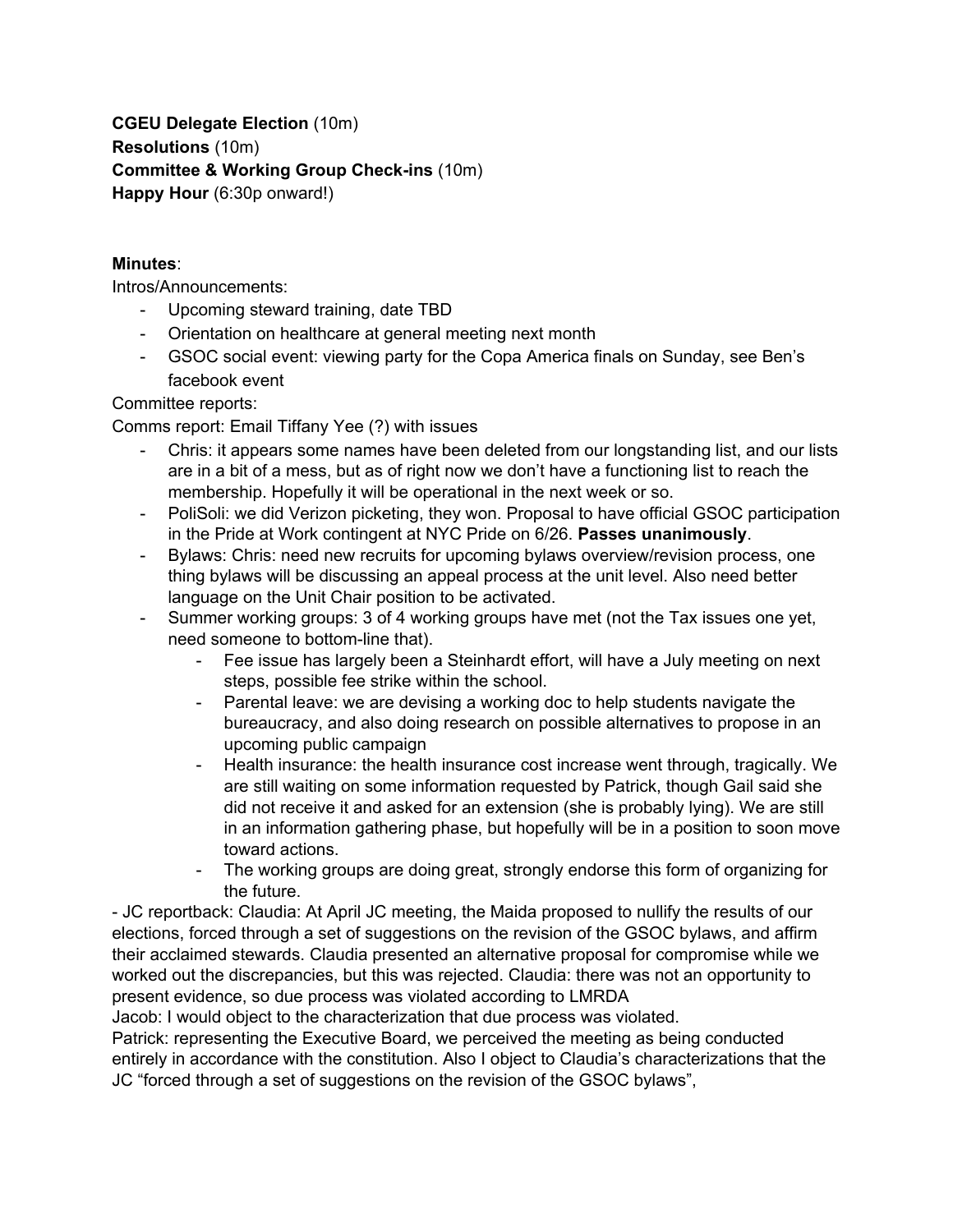Patrick confirms Claudia's rephrasing that the JC was reiterating its *suggestions* for revision and that they remain suggestions.

Unit Rep report:

Grievances: healthcare is such a big problem that it seems our current grievances will be unlikely to resolve it in a manner that is effective or timely, so we are going to have a meeting soon on this and encourage ppl to spread the word on it, get feedback on what people want and need, and show how to get involved. That general meeting will probably be in the third week of July.

Employee meal plan - need people to come forward who have been affected by it. This is going to arbitration.

Registration and services fee we're moving forward with this, our strategy might depend on outcome of the other arbitration. Past step three, going to arbitration.

Success story: we had another cancelled class settlement!! (*thunderous, tumultuous, and prolonged applause*)

Colette: have questions about whether for the Steinhardt fee, having something in arbitration is the best means of organizing for this given all the plans we have around it.

Claudia: right now this essentially just means gathering witnesses.

Colette: ok.

Nate: …

We want to reinvigorate the committee and working group structure.

Card collection is also an issue. We have been talking to NYU about how to make distribution and collection a more streamlined process so we get more cards quicker.

Sarah: onboarding ppl seems to be one of our major challenging just because there is so much at the beginning. Perhaps we could get cards in initiation folders through departments, if not NYU-wide.

Nathan: last year the organizing comm coordinated a series of meetings across departments, so I think it's appropriate to do this through the organizing committee. Departmental meetings are much more successful than tabling at events, and you have more substantive conversations in departments.

Anne: organizing committee should take this up further, not the AoS

(general agreement)

Unit issues:

Claudia: open seats: unit reps for the fall, CGEU delegates for this summer, steward vacancies in Tandon, Hum/SS, and same unit chair. Finally to flag: there is also a position in existence in our contract called "health and safety representatives" who are guaranteed regular meetings with the university, which might be good for us to activate in light of the healthcare issues. Patrick: there will be funding for 2 delegates to CGEU from the Local.

Claudia: Second issue is that we were planning to talk about an appeal of the BDS vote. It was initially filed with the Local, but we were then informed that official procedure says it should be filed at the unit level. Just today we received an email fwded by Maida from the the president of the Int'l saying that since the appeal process with UAW 2865 was rejected by the PRB and the GSOC vote was "materially the same", the appeal submitted by the GSOC for Open Dialogue no longer needs to happen because it goes against the expressed position of the president. The grounds for this are that the president several years ago at one point stated that he did not support BDS, and that statement is now being used as an official position of the UAW. There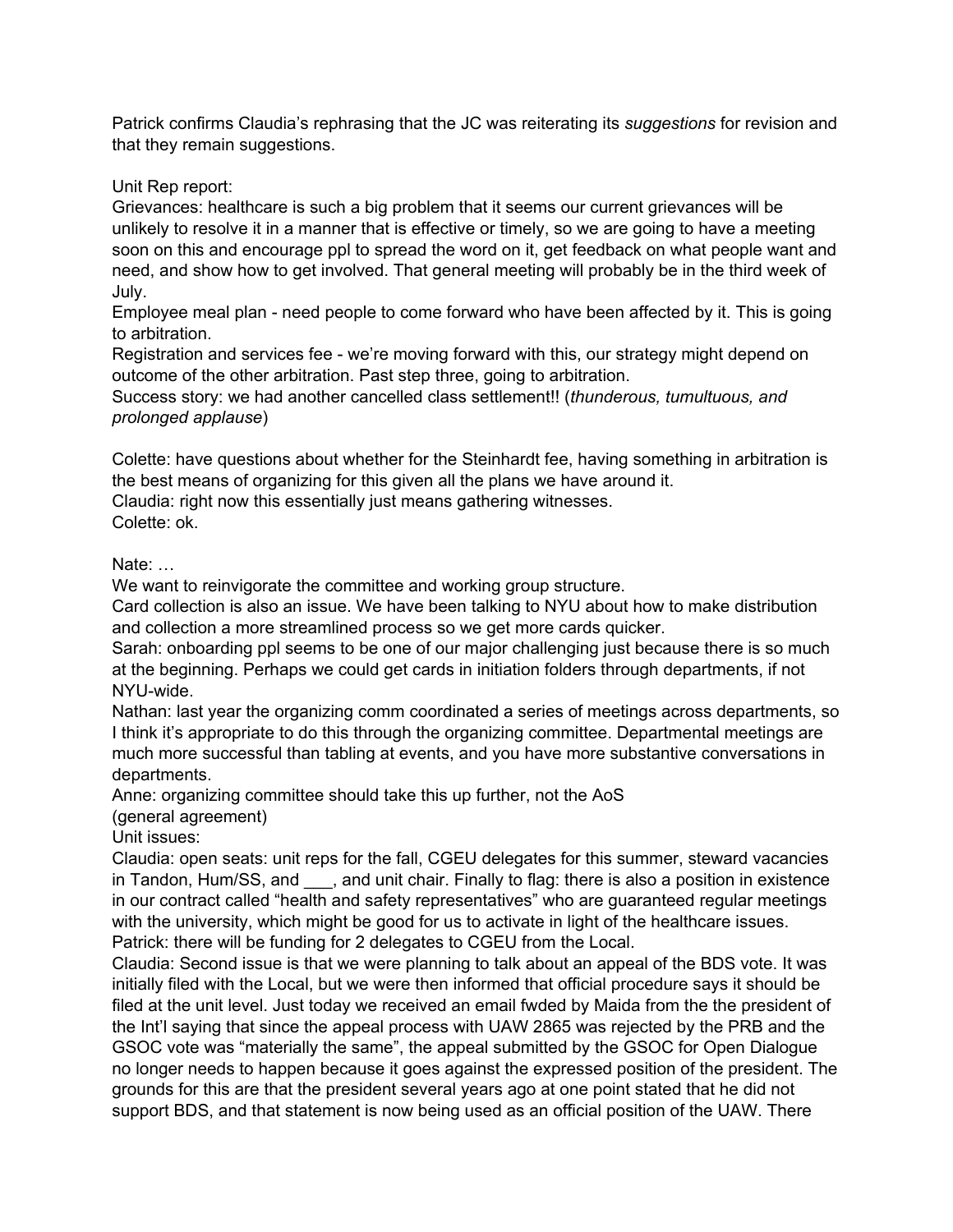are provisions in the constitution that prohibit any subordinated body from taking a position contrary to the position of the executive or higher body. This essentially prevents any minority position from coming up for debate or being raised. Although our resolution was rejected by the International, as far as we are concerned it stands as an expression of member free speech, unless or until that is challenged or overturned by a court.

Nate: just to clarify, the upshot is that we still want to hear the appeal at the unit level, or that is still an option, pending further information.

Colette: this is very new information so maybe we should table this discussion until we have more information

Shelley: I think it's appalling that the UAW doesn't recognize our ability to take stands and exercise our free speech.

### Internal Governance:

Sean: I'm resigning my steward seat because I won't be here for most of Fall, and a steward has a responsibility to organize on the ground.

Nate: Regarding votes in this meeting: the plan is to take two votes and record them both, because of the situation with the contested stewards. When the two votes don't agree with each other our proposal is to table the vote pending further consensus-building and discussion. Anne: there is actually no one here who was not elected.

Hazem: I would like to be a steward because I've been invested in the union…

### Interim steward confirmation: **unanimously passes**

Nate: I would like to somewhat belatedly put myself forward to serve as a steward (in both universes, under Local and unit procedures) part of the reason for which is because I am serving as unit rep and want everything to be as above-board as possible

# Vote: **confirmed, with one abstention**

Unit rep elections:

Claudia: we need to submit names by July 1st, so need to have this vote now. We have received three acceptances of nominations by acceptance on the email list, any others? (none) Sarah: that's open to who? Acclaimed stewards?

Claudia: We'll say that's open to either universe stewards.

Abhinav: We need to really organize Tandon, and that would be my primary focus. There are a lot of cases of lost jobs and ppl losing health insurance for Spring, with ridiculous reasoning given by NYU. I'm getting emails now from students who know there is a union and have grievances.

Vinay: what are the eligibility requirements for steward and unit rep?

Claudia: any steward can run for unit rep. Steward seats are allotted to districts.

Hazem: I've been involved but very busy, but now is the time where I would like to play a larger role...

Jess: I've been around and involved in GSOC since 2011 and would be really happy to serve. I think Steinhardt particularly needs representation at the unit rep level because we have so many collective grievances. I've been involved in horizontal democratic movements and labor organizing since maybe 2007, and was involved in unionizing here at NYU, the contract campaign, founding AWDU, and was on the Votes and Bylaws committees. I see my main job as administrative and bureaucratic, processing grievances, and empowering the rank-and-file. I am particularly interested in building relationships with other contingent workers in other units and locals.

Candidates: Hazem, Jess, and Abhinav